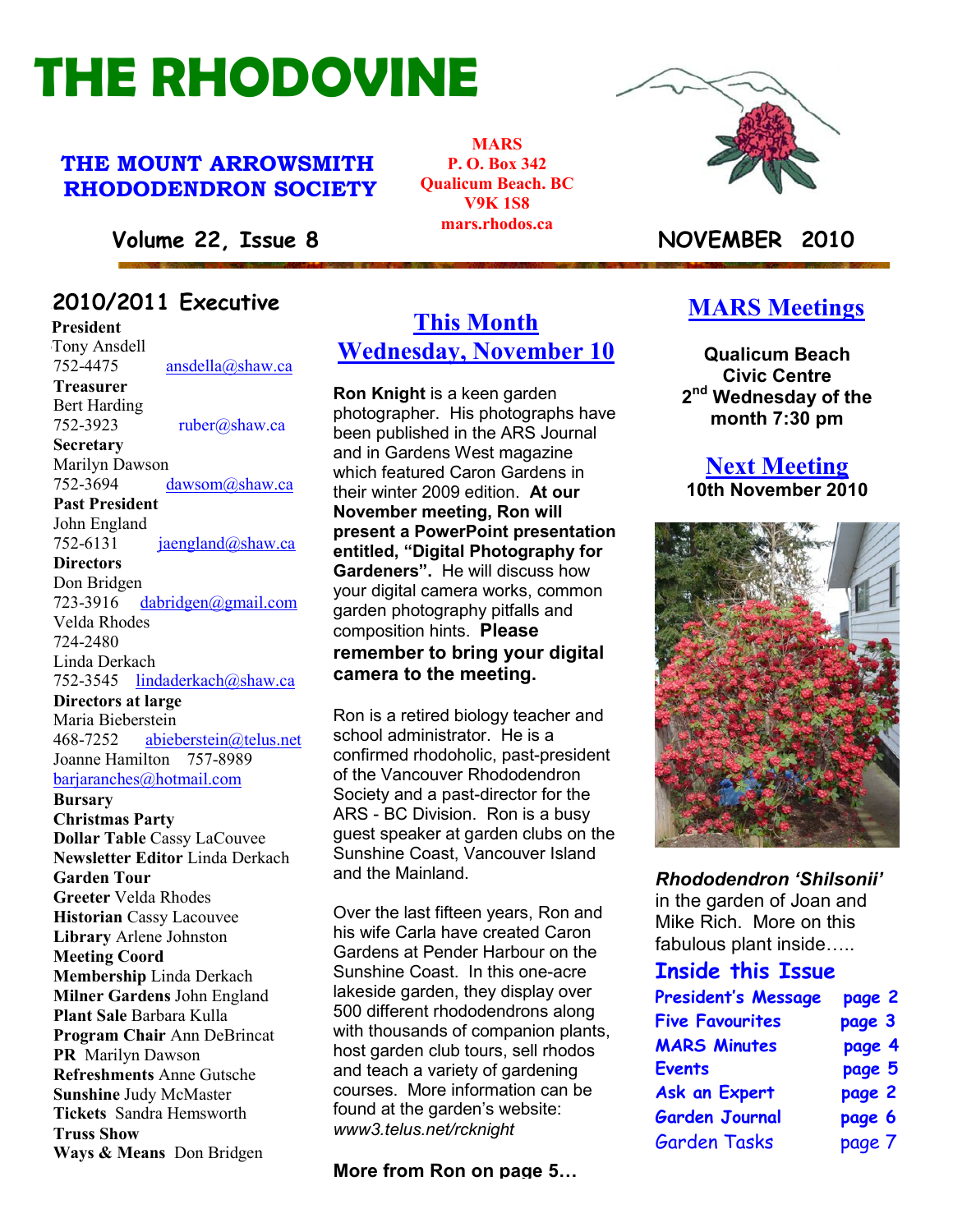## President's Message

At our last meeting, we had a great presentation from Garth Wedemire which included many pictures taken during the visit to MARS by the PARS Chapter. The thing that struck me was that these were pictures of our own area as seen through the eyes of visitors. Maybe we take for granted where we live, but these pictures remind us of how lucky we are and how beautiful is the place where we live.

Garth also presented a tribute to Dot Gibson and Avril Wedermire. This was a great way to remember these now departed friends and was a touching and memorable presentation.

The next presentation will be from Ron Knight and will help everyone who would like to make the most of the abilities of their digital camera. He will show how to take better pictures and will give tips on making your pictures more attractive and interesting through good composition. Remember to bring your camera.

Also at the last meeting, the draw for the rhododendrons donated by Briggs Nursery was well received. Apparently the challenge has been renewed for 2010-2011, so bring in guests to test drive our club and some will join and help us to qualify for free rhododendrons next year.

Finally, for those who have not renewed their membership, we are approaching the last opportunity to renew before the ARS deadline. The November meeting is the last opportunity to renew at a full meeting, although Linda Derkach will accept renewals by mail up to the end of November.

Tony Ansdell President, MARS

Important Reminder…. Please bring \$30 to re-new your membership in MARS for 2011.

## Ask an Expert…….

This month, we have a query raised at a recent Executive meeting….

#### Don: I have noticed that on one of my big leaf rhododendrons, the new leaves are wrinkled and malformed as they unfold.

Ann: All rhododendrons need water during the growing season, but big leaf types need even more because they are spurting out such a large amount of new plant material compared to their dwarf cousins. Most of that new growth is water – soft and floppy – until it grows into harder tissue. Heat waves at new leaf time are particularly brutal causing them to evaporate water from the large leaves faster than they can suck it up from their roots – thus causing wrinkled leaves. Also moisture in the soil is evaporating before it can get down to the roots and be useful to the plant. Scratch a test hole after watering to see how deeply the water has penetrated, and re-water if only the surface is damp. Rhododendrons do not like to sit in a pool of water so a well-drained soil with compost and mulch is best. They need moisture and air around the roots.

Once the leaves are wrinkled and gimpy, that's it - you are stuck with ugly foliage unless you prune it off. So… babysit your rhodies with the watering can as soon as the growth buds start to stretch.



Rhododendron 'Cosmopolitan'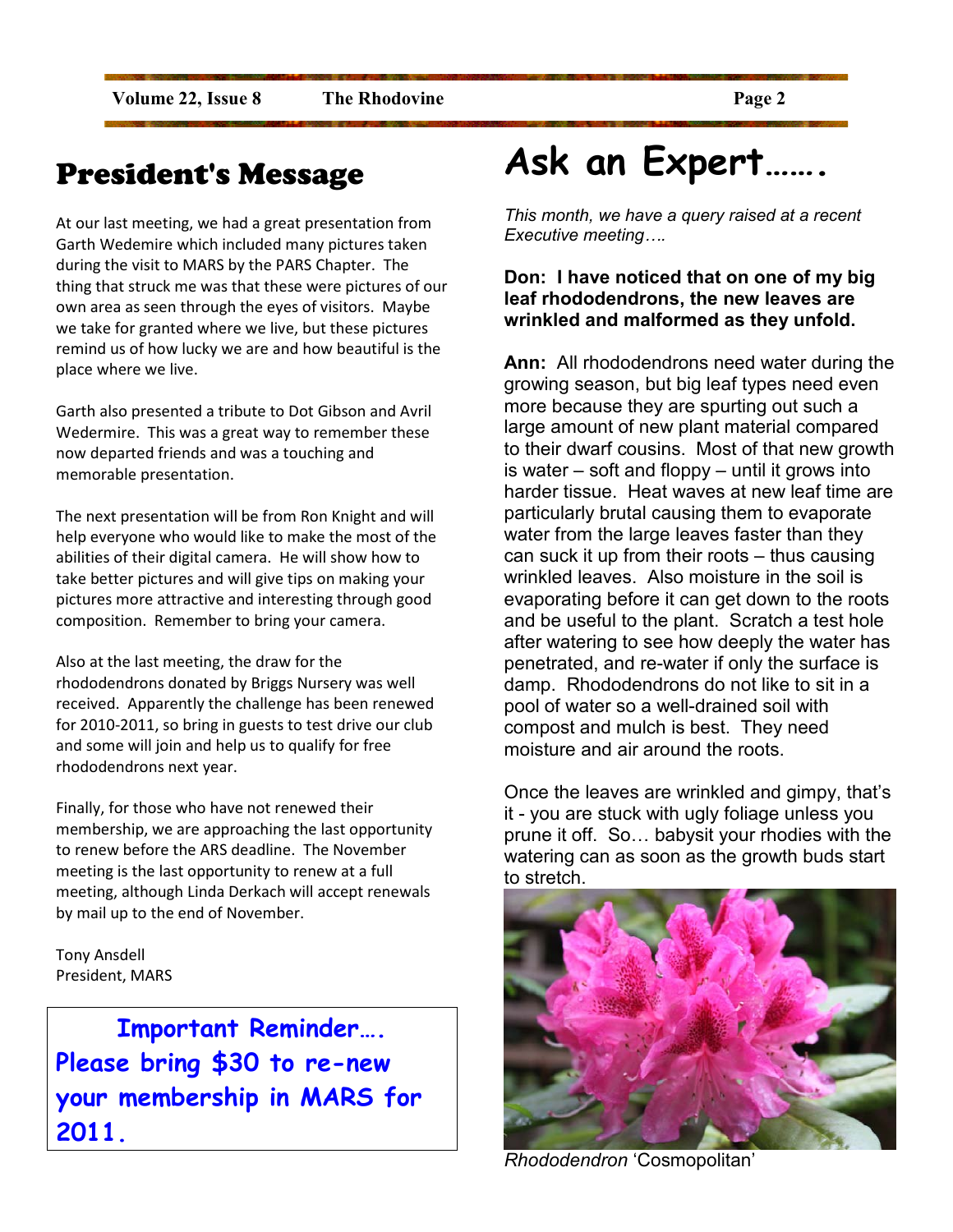Volume 22 Issue 8 The Rhodovine **Page 3** 

## Five Favourites…

We travel south of Parksville to visit the garden of Joan and Mike Rich.



#### 1. Rhododendron campylogynum

We enjoy the nodding little bell-shaped, pink to purple flowers on long stalks, the mass of flowers every year and the slow growth of the plant.



#### 2. R. schlippenbachii

We love the beautiful, delicate flowers in pink or white tinged pink with a few brown spots. It flowers early and the flowers come out before the leaves making for a most lovely picture in the early spring garden. The leaves develop in attractive whorls of five. It is deciduous and thus hardy. I have seen R. schlippenbachii make an interesting hedge.



3. Rhododendron 'Shilsonii'

Every year this plant is covered with masses of dark red flowers in early spring. It has lovely mahogany-coloured smooth bark as shilsonii reaches tree size. It puts on a second show of colour with bright blue seed pods which hang for many weeks.



#### 4. R. yakushimanum 'Exbury'

I like the fairly slow-growing mound-like form with small leaves, attractive in both small and large gardens. The flower colour – from rich rose red in bud-opening to pink and fading to white like apple blossom. It is very hardy and the weevils don't like it.



5. Rhododendron 'Lem's Cameo' The wonderful apricot, creamy-coloured flowers are a definite eye catcher. It has shiny green leaves on a healthy plant.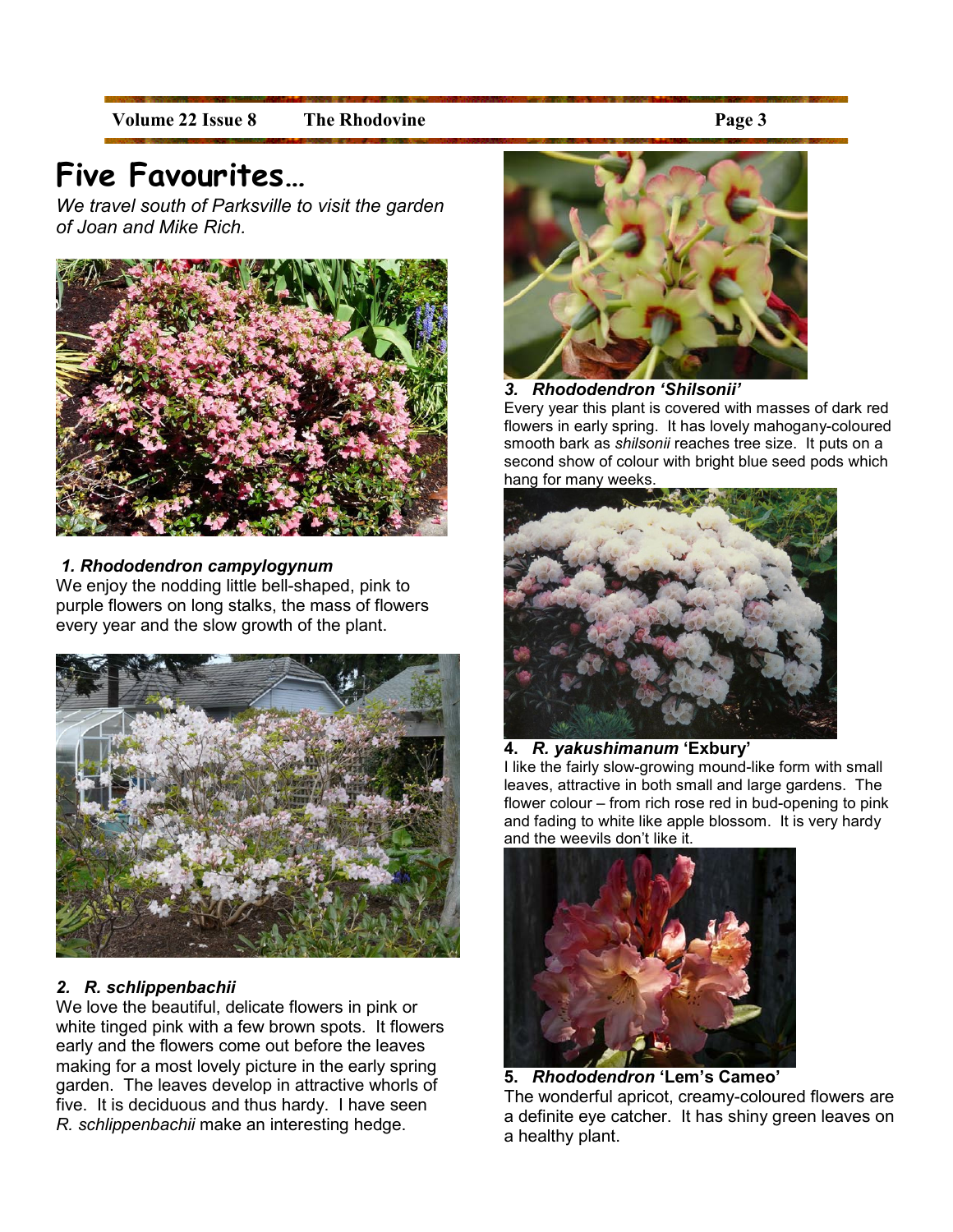#### Mt. Arrowsmith Rhododendron Society Meeting Minutes

General Meeting held at the Civic Centre in Qualicum Beach, October 13, 2010 at 7:30 pm

MINUTES of the September meeting were approved as published in the Rhodovine.

GUESTS: Doug Kitts, Dorothy Griffin and Donna Harding NEW MEMBERS: Marnie & Bob Baird, Ruth Vickers, Margot Moser Associate Member: Doug Kitts

REFRESHMENTS: Judy McMaster and Judy Millicheap

BUSINESS ARISING: 1. President Tony Ansdell announced that Bert Harding had officially taken over the job of Treasurer as of Oct. 1.

2. A farewell potluck for Ann Robertson is scheduled for Oct. 27 at Marilyn Dawson's home at 843 Woodridge Place, Qualicum Beach. All members are welcome at 5 pm. 3. The Executive decided that all paid-up members at the October meeting are eligible to take part in the draw for 35 rhododendrons donated by Briggs Nursery in Elmo, Wash. The draw will be held after the speaker. Any remaining rhodos will go to paid-up members in absentia.

CORRESPONDENCE: BC Council of Garden Clubs Journal, September/October issue; also on line.

MEMBERSHIP: Linda Derkach said there were three new memberships signed up and several members had renewed. As editor of the Rhodovine, she encouraged members to send digital photos of their five favourite rhodos and tell why they are special.

TREASURER: Tony Ansdell gave his last report as Treasurer and said the club is in good financial shape. MARS has returned the \$1500 ARS grant because the propagation project at Milner, for which it was given, will be delayed for some time. The grant was kept in a separate account.

PROGRAM: Ann DeBrincat outlined upcoming programs. In November, Ron Knight from the Sunshine Coast will be talking about using the digital camera in the garden. The Christmas party is Dec. 1 and Steve Hootman of the Rhododendron Species Garden in Washington is expected for the January meeting.

WAYS AND MEANS: Don Bridgen described the draw prizes: Door prize was R. 'Starbright Champagne'. Other prizes were R. 'Milton' and R. 'Julischka' and the frog labels. Winners were Joan Rich, Cassie LaCouvee, Dan Schwarz and Don Bridgen.

NEW BUSINESS: Glen Jamieson, who attended the recent ARS Convention in Oregon, said the Species Foundation has opened a new conservatory for vireyas as part of its rhododendron collection. He mentioned also that Briggs Nursery is again offering a bundle of rhodos to any ARS chapter that increases its membership by 10 per cent during the period Sept. 1, 2010 to Aug. 31 2011.

GUEST SPEAKER: Garth Wedemire gave an entertaining account of an exchange trip made by the Peace Arch Rhododendron Society to MARS two springs ago. His presentation, entitled From PARS to MARS set to music, was a trip down memory lane for those who participated in the exchange. After touring gardens in the Qualicum-Nanoose areas, the PARS group drove to Tofino and toured the garden of Ken and Dot Gibson. The presentation also paid tribute to two people who were in the photos, but died earlier this year, Dot Gibson and Avril Wedemire.

The last item of business for the night was a second draw, this time for the 35 rhododendrons that were donated by Briggs Nursery to MARS for increasing its membership by 10 per cent. Meeting adjourned at 9:10.

This is your Newsletter! Please send me your ideas and your digital photos! Do you have a question for our experts??? lindaderkach@shaw.ca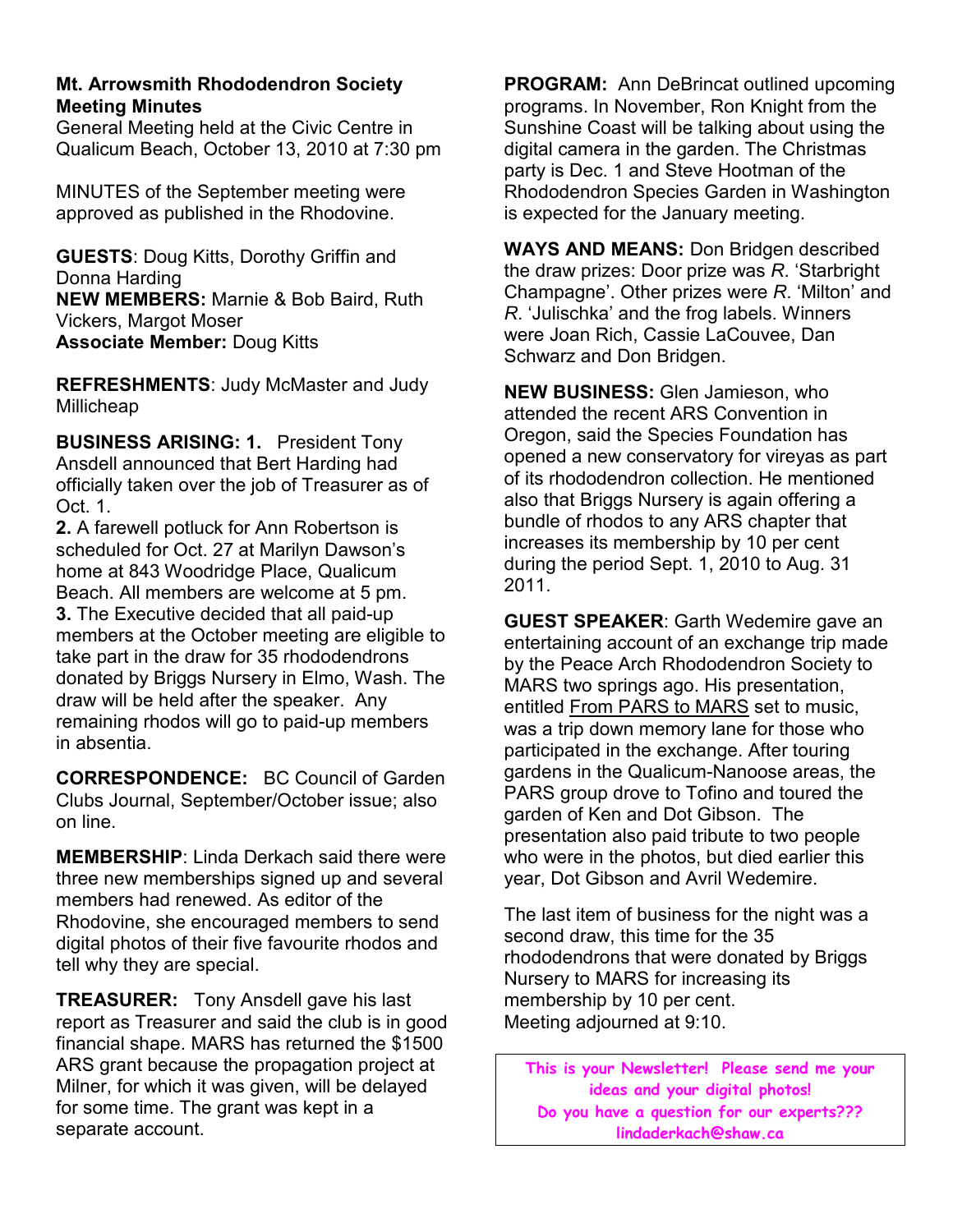### Christmas is Coming!!

The MARS

#### Christmas Potluck Party

will be on

Wednesday, December 1 at 5:00 pm

at the Rotary Clubhouse in Qualicum Beach.

If you want to be part of the fun, be sure to bring an interestingly-wrapped present for the gift exchange – plus a Potluck dish, plates, cutlery, and beverage of your choice.



Rhododendron 'Ingrid Mehlquist' underplanted with Cyclamen hederifolium and C. hederifolium 'Silverleaf' in the spring. These Cyclamen now have beautiful magenta blooms to brighten the fall garden.

#### Rhododendron Tip….

This is the best time of year to transplant your rhododendrons – the soil is moist – it's not too hot – and your rhodies will get a good start in the cool weather!

#### A Message from Ron Knight…

I'm looking forward to speaking at your November meeting. On that evening, I'll have a selection of dwarf and low-growing rhododendrons for sale. All are in 2 gallon pots - nice bushy plants that were potted up last summer - for sale at \$20 each tax included. With all the rain we've had since mid-October, now is the perfect time to be planting rhodos.

The list below shows the hybrids and species that will be available at the meeting. If you'd like to see photos of these plants, visit either of these websites:

- \*\* www.rhododendron.org
	- www.hirsutum.info

I'll only be able to bring one or two of each variety. So if you really want a certain plant, please see me as soon as you arrive at the meeting. If you have any questions, feel free to email them to me before the meeting. Cheers,

Ron Knight

#### HYBRIDS:

'Milton' 'Ginny Gee' 'Bob's Blue' 'Yaku Prince' 'Teddy Bear' 'Snow Lady' 'Lori Eischelser' 'Grumpy' 'Shrimp Girl' 'Carmen' 'Elizabeth Red Foliage' 'Black Satin' 'Hansel' 'Medusa' 'Starbright Champagne' 'Girard's Variegatum' (Azalea) SPECIES: R. pseudochrysanthum R. keleticum R. impeditum

R. pemakoense Page 5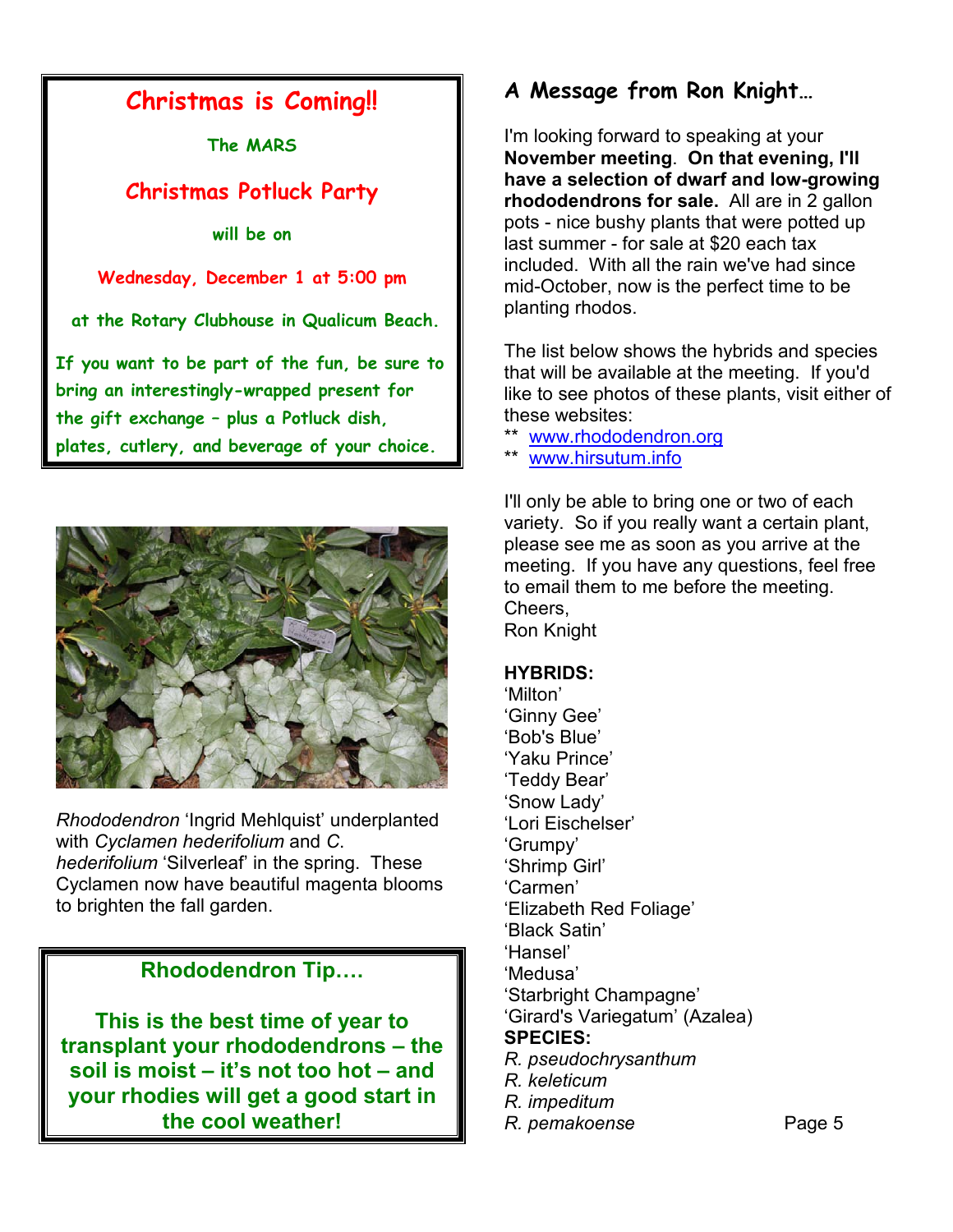## Garden Journal

#### From your Newsletter Editor….

October – I love the garden at this time of year! In fact, our whole countryside is performing the most magical transformation – taking us from summer into winter with wind and sun and rain and swirling leaves of gold and orange and red!

I am grateful for the tiny but tough Cyclamen hederifolium in colours of pink, white and magenta – huge clusters of blooms peaking out from beneath my rhododendrons and delighting all who take the time to look. If you don't have any cyclamen in your garden, look for pots in the spring at plant sales and nurseries – plant under the drip line of your rhodies and you will be delighted by fall. And magically, they keep growing and spreading over the years – but are never invasive.

Also delightful in the garden  $-$  still  $-$  are the many varieties of Hydrangea. These wonderful shrubs bloom year after year with little attention except for correct pruning. They begin blooming soon after their Rhododendron companions have quit – and provide fabulous colour well into November.

But the piece de resistance is the brilliant performance of many deciduous plants. Especially thrilling are Japanese maples – Acer palmatum 'Osakasuki', A. palmatum 'Sango-Kaku' (Coral Bark Maple), A. palmatum dissectum 'Waterfall', A. 'Sekka Yatsubusa', and A. 'Shigitatsusawa' to name a few. The stunning gold, orange, pink, maroon and red of these leaves are set off beautifully by the dark green evergreen leaves of our rhododendrons.

Also exceptional are the golden leaves of Hostas – just before they turn to mush. Hydrangea petiolaris (Climbing Hydrangea) is a glowing yellow climbing the fence, and I love the lime-golden leaves of Cotinus 'Golden Spirit'. And if you have a free moment, the drive through Cathedral Grove to Port Alberni is stunning thanks to our native Acer macrophyllum.



Hydrangea macrophylla 'Ayesha'



Rhododendron hirsutum 'Flore Pleno' blooming in the June garden – a delightful surprise!! And a great rhododendron for a small garden. Look at those perfect, tiny leaves!



Hydrangea macrophylla - this one with serated petals – loves a dappled spot! Hydrangeas are great companions for rhododendrons as they start blooming when most of our rhodies are done for the year.